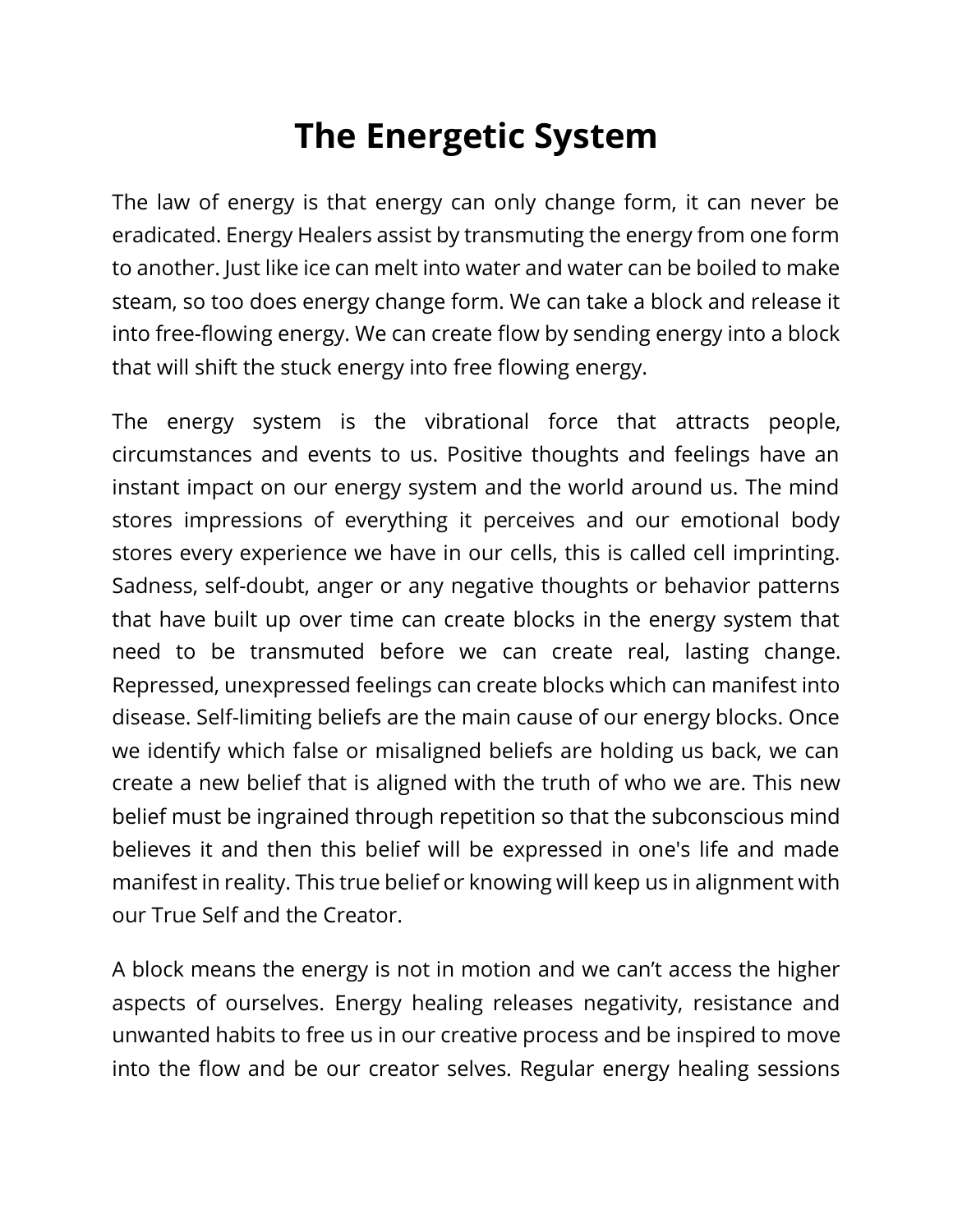keep the system clear and work through behavioral and emotional patterns that can affect our creative process.

## **THE TOROIDAL FIELD**

From the inside, your heart emanates an extremely powerful toroidal energetic field and it has actually been scientifically measured to go out as far as five miles from your heart.



The heart's electromagnetic frequency arcs out from the heart and back in the form of a torus field, which is the oldest structure in existence. Its shape is similar to a donut, with the whole center of it folding upon itself. The torus is said to define the workings of consciousness, such as consciousness having geometry. The energy of this torus is constantly refreshing and influencing itself.

Toroidal energy fields exist around everything including people, trees, the earth, sun, and Universe. It is the key to everything because your entire life is created by and from this place.

The heart generates the strongest electromagnetic field produced by the body. An exchange of electromagnetic energy produced by the heart occurs when people touch or are in close proximity of one another. The human aura is not a fixed shape; it is a continuous movement. Universal energy from all around a person streams into this dynamic form. The universal life energy field is infinite and unlimited; this is the reason we are all connected.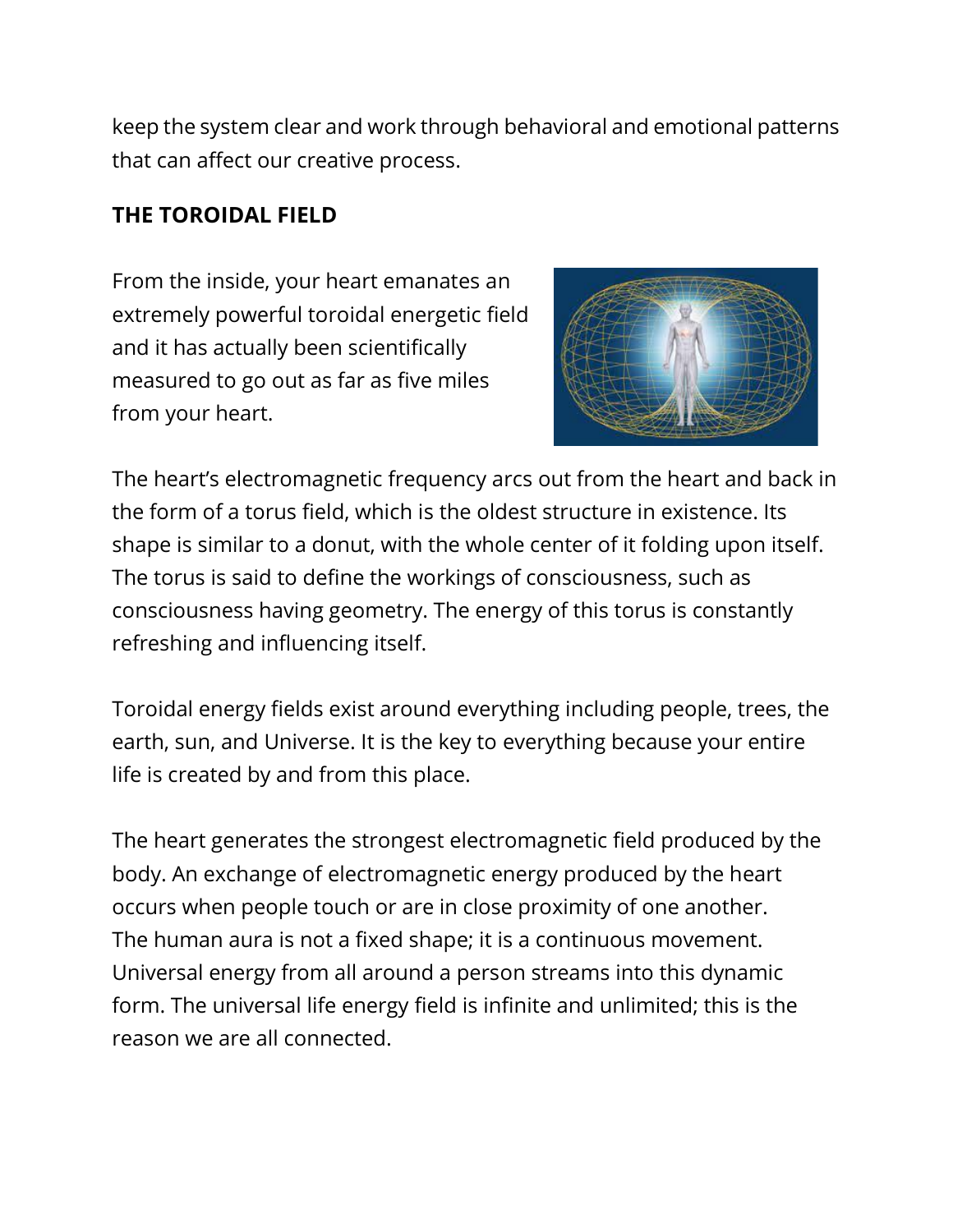Within our bodies, each chakra, each acupuncture point, every energy center is a toroidal flow. It flows within itself. The human torus connects to larger tori, which is part of our individual souls. All tori are connected to Source.

## **THE CHAKRAS**

The human energy system consists of several components. There are nine main energy centers, or chakras we work with in this modality of energy healing and several smaller chakras. Chakras are invisible vortexes that receive and emit energy. Each chakra attaches to the nerve plexus of the spinal column and governs an aspect of your Self. For example, the  $7<sup>th</sup>$  chakra at the crown of the head relates to your divine wisdom; the 6th chakra or third eye - your intuition and vision; the 5th or



throat chakra - your creative self-expression; the 4th heart chakra - self love and all of your relationships, the 3rd chakra - your solar plexus and your personal power, purpose and self worth, the 2nd chakra - your sacral and splenic chakra which governs your pleasure and sexuality, sensuality and creative energy, and your 1st chakra, the root which deals with survival, money and physical vitality. Each chakra governs a specific endocrine gland. The endocrine system produces natural chemicals or hormones such as adrenaline, insulin, estrogen and progesterone which are secreted into the bloodstream from corresponding organs to stimulate or inhibit certain physical processes. The mind and thoughts affect the endocrine system, and our thoughts and beliefs will affect our bodies. We also work with the Earth Star and the Soul Star.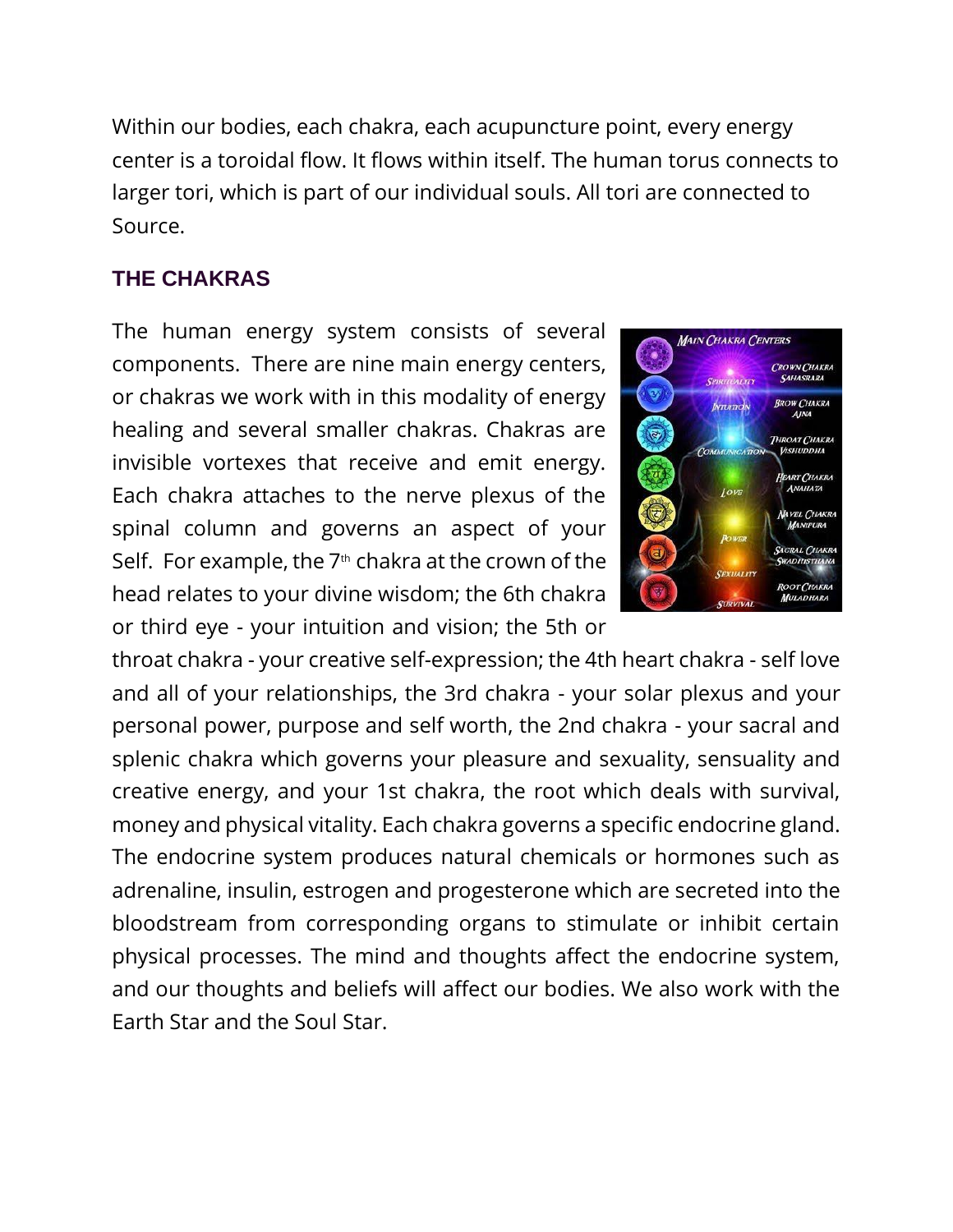### **The 3 Main Nadis**

The chakras connect and affect the 72,000 nadis, or energy channels that parallel the network of nerves throughout the body which carries the flow of the subtle energy system. The three most important nadis are the Sushumna, Ida and Pingala. The Sushumna is the central channel running along the spine from the base chakra to the crown chakra and is connected to all chakras through stems. The sushumna brings in the vital



life force energy or prana into and out of our energy system through our crown and base chakras and clears our nervous system. Ida is the left channel, it is feminine, the moon, cool air and is the channel that crisscrosses each chakra from the base chakra to the left nostril. Pingala is the right channel, it is masculine, the sun and is warm air and crisscrosses each chakra from the base chakra up to the right nostril. To balance the sun (ha), moon (tha) channels in yoga, is to balance the masculine and feminine energies within. Once we have balanced our feminine and masculine energies, we have unlocked one of the keys within us to work as the whole self.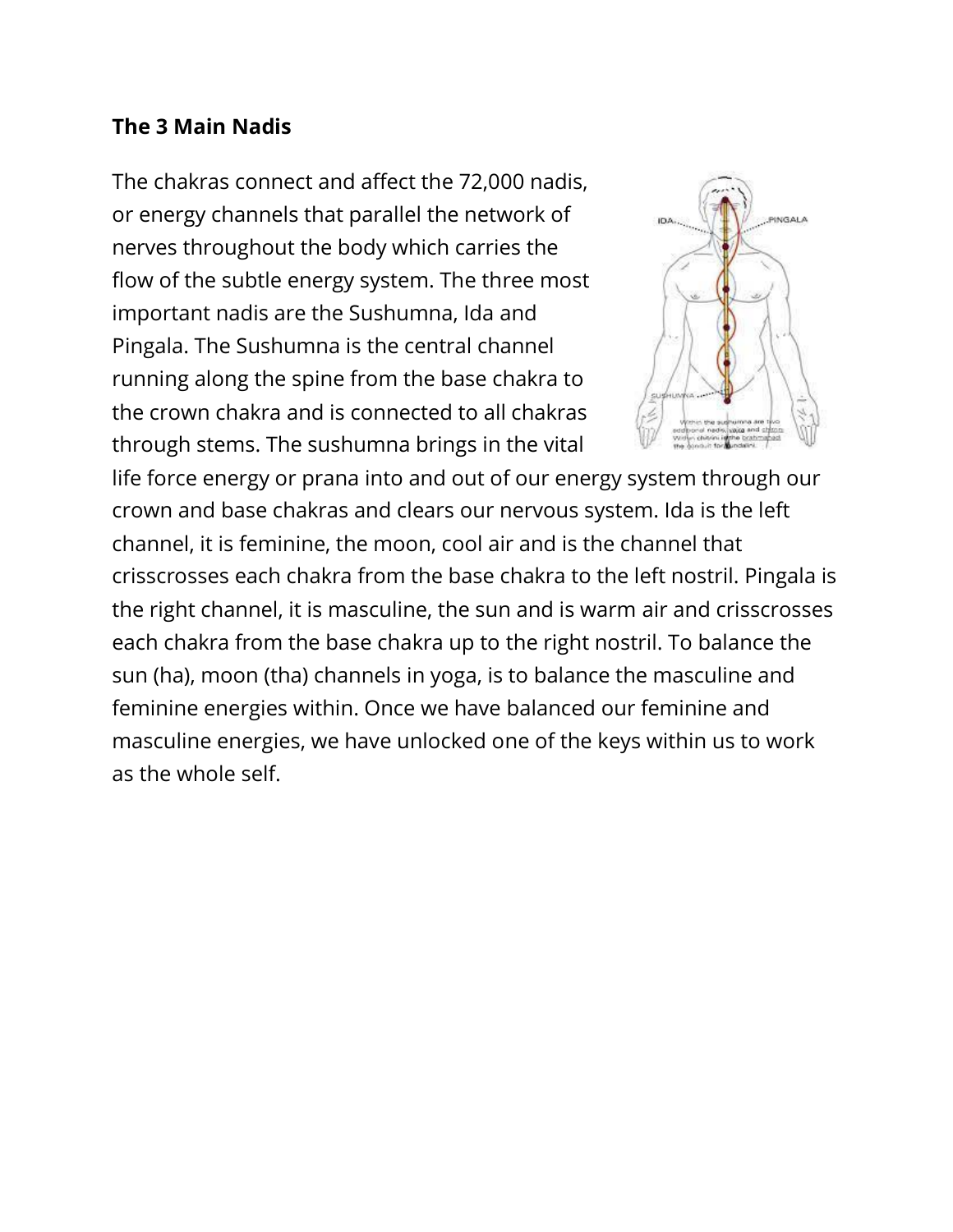### **THE SUBTLE BODIES**

Within the human energy system are the subtle bodies that are layered around our physical body and correspond to each chakra.

The Etheric body which is the medium for vital life force energy and is linked to the root chakra.

the Emotional body, which governs the desires and emotions, linked to the sacral chakra.



he Mental body, or our lower mind. Our thoughts are vibrations that extend beyond our mental bodies as energy. Our thoughts, along with the power of our emotions, allow us to be creators on the physical plane.

The mental body is linked to the solar plexus chakra.

The Astral body is linked to the heart chakra.

The Etheric template It is the template that exists before the physical body is formed and is linked to the throat chakra.

The Celestial body It is an energetic layer of divine love, bliss, ecstasy and an overwhelming feeling of oneness.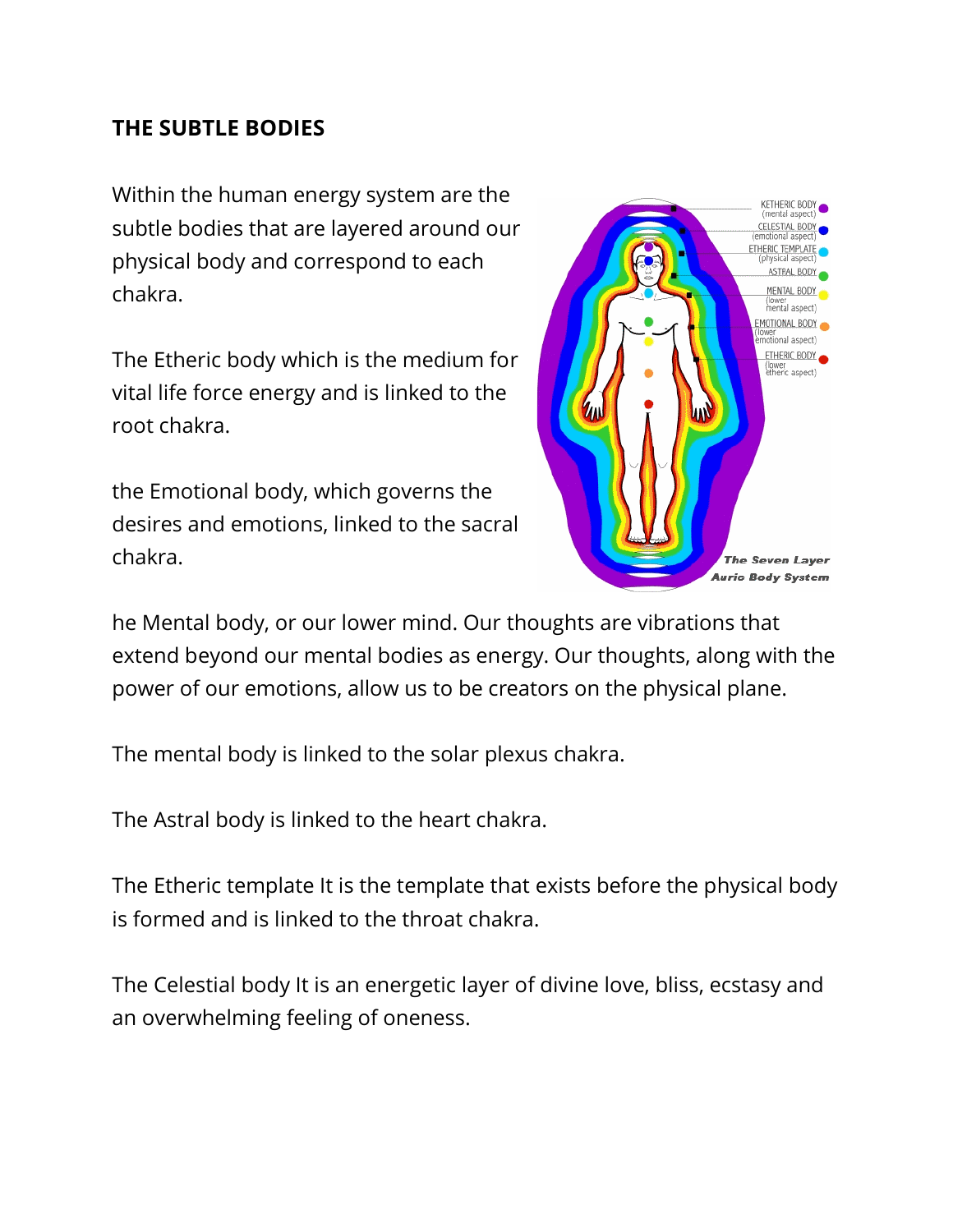The Ketheric Template or Causal, or Seed body, which governs the higher mind and the blue print for our life.

Each of these subtle bodies needs to be cleared of debris to become fully realized. Vibrational healing will help to remove the unwanted blocks within the subtle bodies.

## **THE MERIDIAN SYSTEM**

Like a network of rivers nourishing a landscape, the meridians are the channels through which qi, or life force flows, to nourish and energize the human body. These channels exist within the subtle body. Collectively, they form the matrix within which the physical body functions. They also act as a network of communication between the physical and the more subtle energetic bodies.

There are twelve main meridians in the body, each associated with a particular element and organ system. The meridians are typically listed in Yin/Yang pairs: •Lung (arm-yin) and Large Intestine (armyang) = Metal Element •Stomach (leg-yang) and Spleen (leg-yin) = Earth Element •Heart (arm-yin) and Small Intestine (armyang) = Fire Element •Bladder (leg-yang) and Kidney (leg-yin) = Water Element

#### **Meridians**

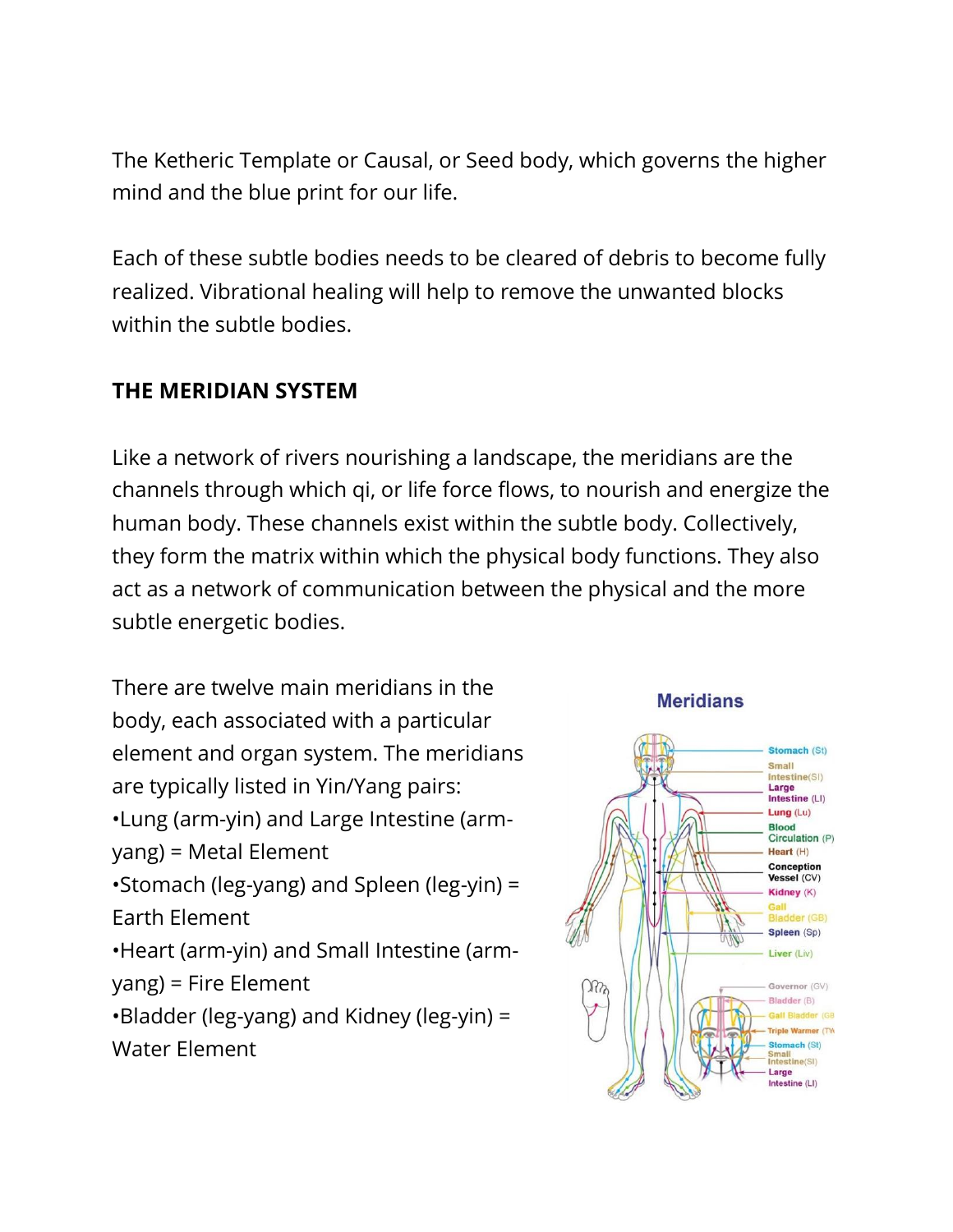```
•Pericardium (arm-yin) and Triple-Warmer (arm-yang) = Fire Element 
(again!)
•Gallbladder (leg-yang) and Liver (leg-yin) = Wood Element
```
Nowadays, we live in a chaotic world and often forget about our "whole." We put too much emphasis on independence and very little on interdependence. Our chakras are interdependent on each other for harmony and balance.

Everything that comprises the human and spiritual being is interrelated amongst a vast, complex and beautiful network, a grand design created by God. The energetic affects the physical, which affects the emotional which affects the mental, it is truly amazing. Vibrational healing helps to align all of these different aspects of the Self, to raise one's vibration to move ever toward well-being and embodying the Divine self.

The more we understand that we are energetic and connected beings, the more we can move away from materialism, egotism, narcissism and competition. It is up to us to move toward self-realization, to create environmentally friendly practices and nurture life. We can be the positive change in our reality by raising our consciousness and using all of ourselves.

Any aspect of your energy system can become depleted, blocked or torn, causing you to lose life force and feel less than vibrant or joyful. When blocked, you react easily to certain "triggers" – situations or people that may cause uncertainty, pain, or disempowerment. But just as your energy system responds to your thoughts, feelings and reactions, your thoughts, feelings and reactions can respond to your energy system…it works both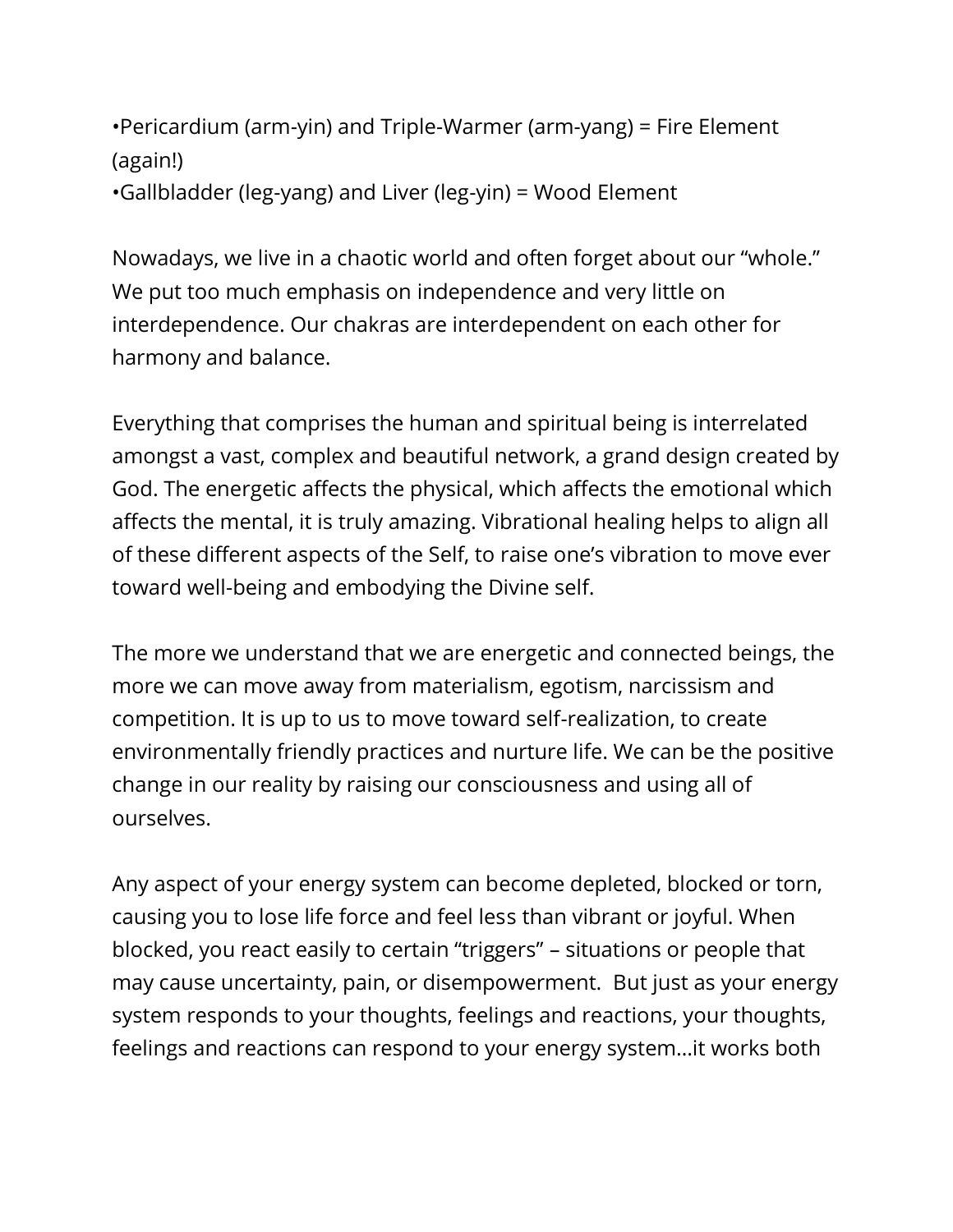ways. When your energy system is clear and aligned, those same triggers may exist, but you react in a way that is balanced and empowered.

An energy healer works to align your energy system so you can manifest the best of who you are and who you are becoming. Because energy follows thought, you can raise your vibration instantly, in any situation. The more aware you are of yourself as an energetic being, the more you can control and influence your energy system. Everyone has personal aspects that show up in different situations or with different people. One way to look at these aspects is through the nature of "sub-personalities" and their positive and negative poles. The part of us experiencing fear has a complimentary energy of courage. The aspect of us who is sad is the one who also knows joy. Sub-personalities can appear suddenly, even from a small event. The event triggers a memory, often unconscious, of another event earlier in life. The boss who lets your good work go unrecognized brings up unconscious memories of a critical parent. An inattentive partner may bring strong reactions of abandonment that have more to do with an absent father. The energy system then replicates the energetic patterns from that previous time…the heart chakra constricts, the third chakra blocks and loses power, your throat chakra closes and you are unable to speak your truth.

When you experience yourself in this state, remember you are an energetic being, be aware that you can change your energy system and then act on that knowledge. This gives you the power over your emotions and helps you attain self-mastery. Ask yourself, what aspect of you is sad? who is angry? who feels abandoned? Know that it is not you, but an unfulfilled shadow aspect of you that can be cleared. Call upon your joy, courage and personal power. Recall a time when you were happy and fulfilled.